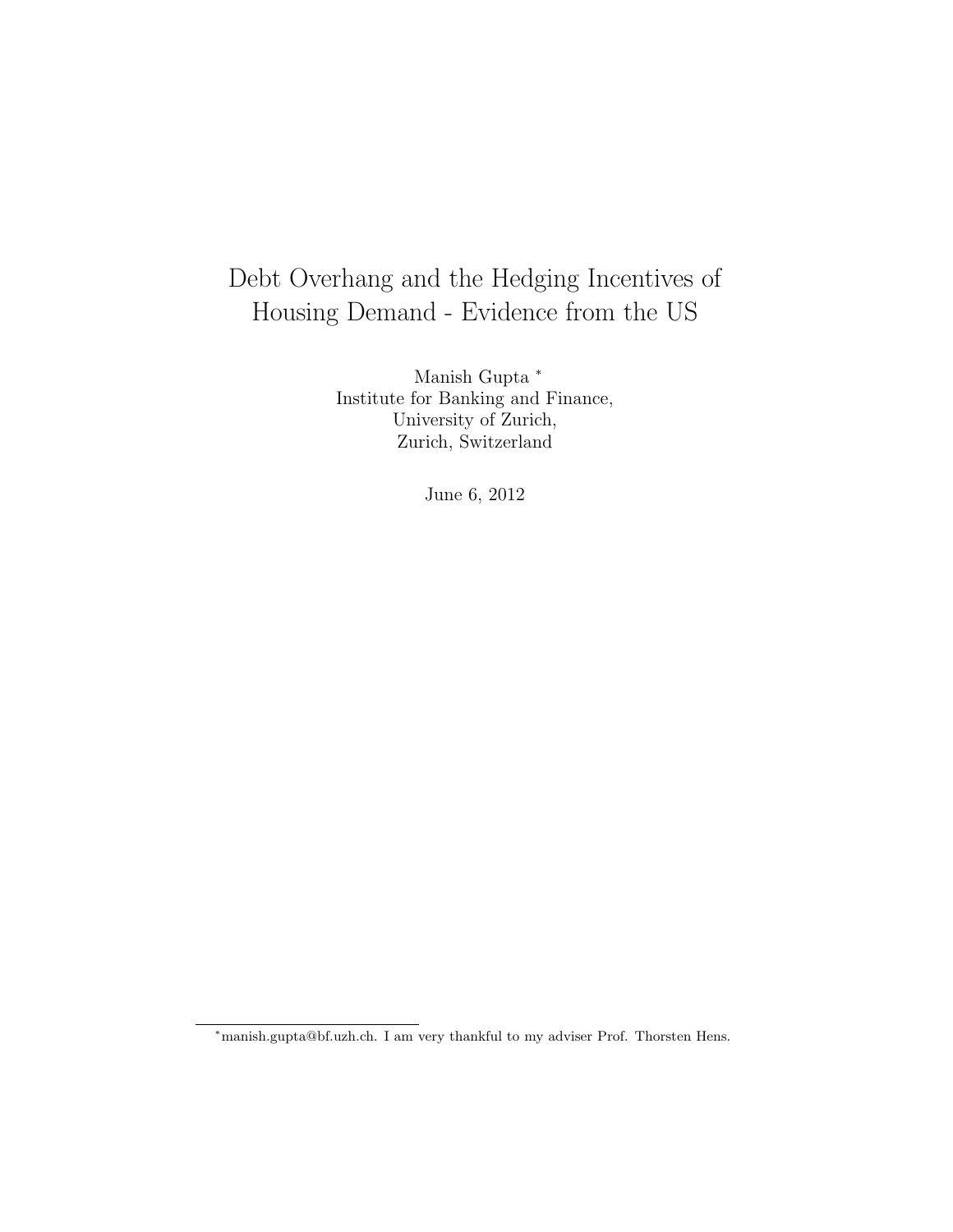### Motivation

One simple question - why people buy houses - is perhaps one of the most recurring and intriguing themes on research surface. In the US, nearly twothirds of the population owns houses (Tracy and Schneider (2001)). On the other hand, however, in Switzerland only one-thirds of the population owns houses. The difference could be due to different institutional arrangements in different countries. For the US, it seems that one major incentive for ownership is tax benefits (Poterba (1992)).

Campbell (2006) terms household finance a complex, challenging, and difficult research field where much needs to done to understand the household financial decision-making. From a household finance perspective, the fact, that two-thirds of the households' liabilities in the US is in mortgages, is pretty striking (Campbell (2006)). In the realm of household finance, this study proposes a topic - housing loan - that affects probably every household.

Broadly speaking, most of the studies on housing decisions can be classified in one of the two frameworks - life cycle, and/or portfolio decisions. Life cycle hypothesis originally comes from Modigliani and Brumberg (1954, 1990). Under this hypothesis, the basic story is young households dissave and buy houses from the old households who live off the savings accumulated through assets such as housing from the past. During the (professionally) peak period, they save enough to compensate the dissavings of the past and accumulate assets for future. Regardless of ownership, the average household in the North America and Western Europe spends approximately 25% to 35% of its income on housing (Englund et al (2002)). However, while a household needs housing services in every period, the labor income is uncertain. So far, there are no insurance or hedging arrangements for labor income risk. While a lot of early research was motivated by life cycle hypothesis, a higher proportion of recent work follows portfolio approach.

Demand for housing has dual components - consumption demand arising from housing services, and investment demand. So the household faces two objectives simultaneously - smoothing the lifetime housing consumption and optimizing investment portfolio. Intuitively, it may also be conceived off as investment in housing as an asset and housing services coming from it as dividends in the spirit of Lucas (1978).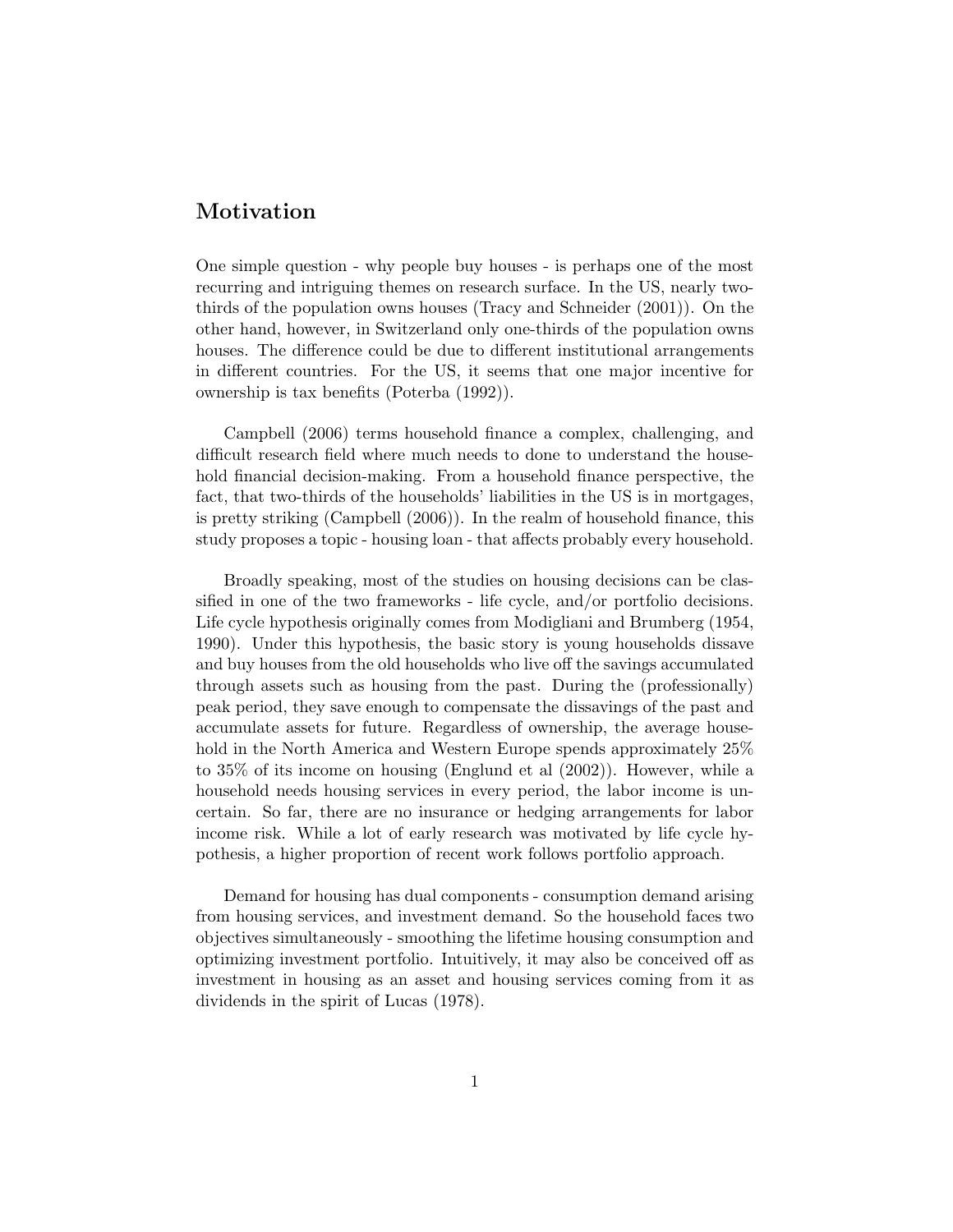When housing enters as investment demand also, the risk-return tradeoff becomes relevant. Price risk is probably the most modeled risk for housing. Several studies including document that a large part of the housing is idiosyncratic risk! Traditionally, a household is assumed to have concave utility function esp in an uncertainty environment. We know, risk aversion and concavity imply each other. So, optimal decision-making entails risk management or hedging for those risks that can not be diversified away. Undiversified portfolio risk can be hedged by options (systematic risk) or insurance (idiosyncratic risk). The risk that can not be hedged or insured has to be borne by the agent.

Henderson and Ioannides (1983) introduced so called investment constraint for housing. The idea is that a household will not consume housing services in a partially owned house. So, for a owner housing consumption can not be greater than its investment weight. Exploiting this constraint in a mean-variance framework, Brueckner (1997) shows that a household holds an inefficient portfolio. More specifically, he shows there is an overinvesting in housing and underconsumption of housing, simultaneously. Using repeat house sales data Goetzmann (1993) also shows that the household portfolio in presence of housing is imbalanced. The result can be summarized as that such a household is over-exposed to housing risk. Case, Shiller, and Weiss (1991) and Shiller, and Weiss (1999) propose cash-settled short term futures to hedge the real estate risk for efficient risk sharing. They also argue that (geography-based) indexed futures are better than individual insurance for houses due to potential issues related to agency and adverse selection. One conceptual issue to be handled very carefully for such hedging instruments is the presence of inefficient market for housing. Englund, Hwang, and Quigley (2002) show large gains from hedging especially to poorer households using options on housing price index in Stockholm. Syz (2007) documents two index based hedging instruments in Switzerland. Options/futures on a national price index in the US have already been introduced by Chicago Mercantile exchange in 2006. Also, the literature focusing on housing futures is growing as we speak. Nevertheless, the present impact of housing futures on consumption and investment decisions is very limited in popularity and also the coverage of these securities, so far, is confined to a few selected locations. One of the main reasons is that a large part of the housing risk is idiosyncratic which remains uncovered by the housing futures.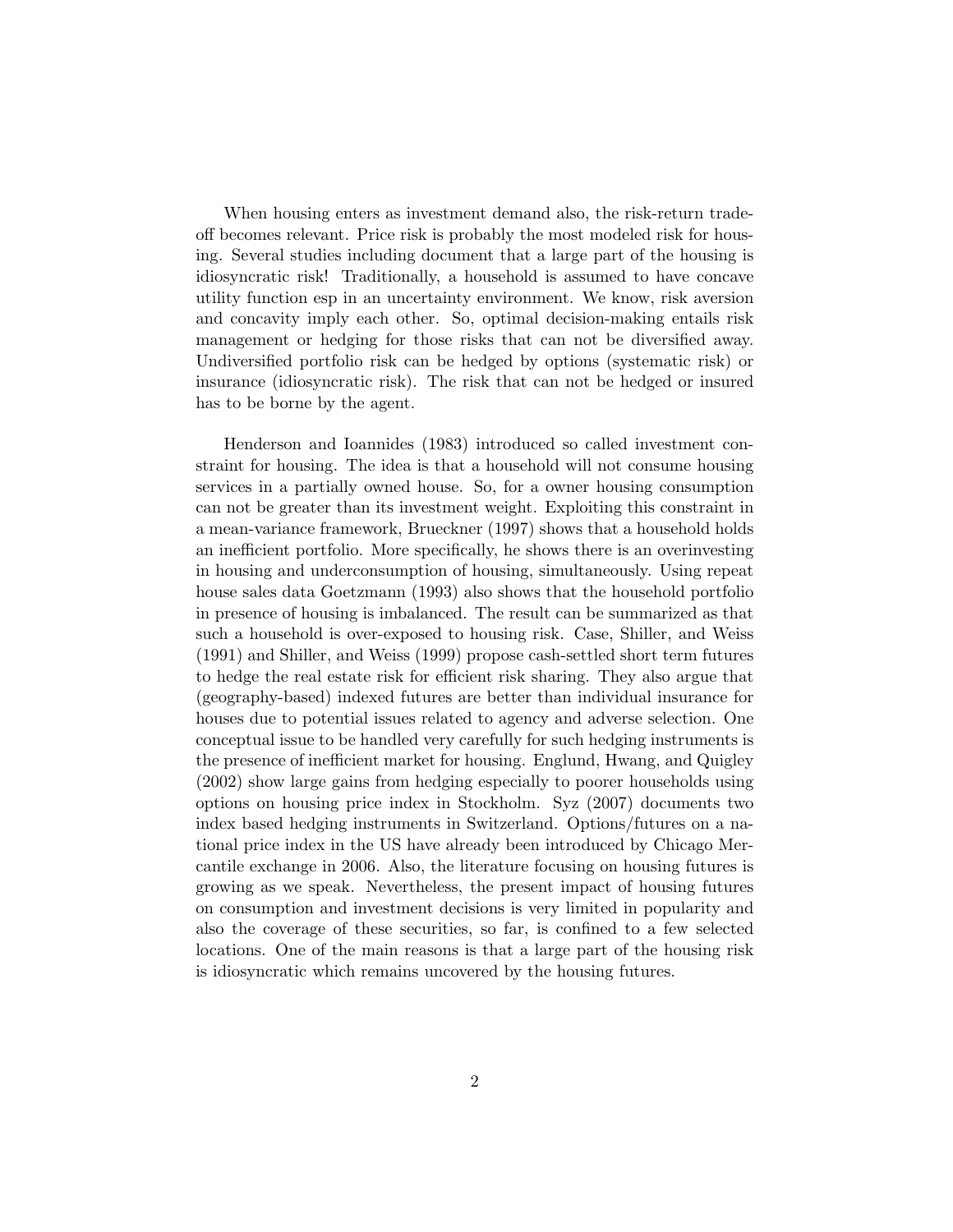## Price risk & Hedging for Housing Demand

Another strategy is self-hedging documented by Han(2010, 2011) that focuses on self-hedging. In the absence of optimal hedging arrangements, self-hedging may be a good strategy for households. Recently, Han (2010) investigates the role of hedging incentives and price risk on housing demand. Han (2010) distinguishes price rick and hedging risk on housing demand. First, in response to financial incentives, households reduce current housing demand to avoid future financial risk. Second, in response to hedging incentives, households take a bigger housing position to offset potentially large housing costs in the future. For illustration consider an example. There are two houses - A and B - with equal and perfectly correlated prices. Both individuals own houses (any type). There are no transactions or moving costs. In face of any volatility in housing prices, these individuals are hedged. An increase or decrease in perfectly correlated prices for A and B, does not affect their net worth if they decided to move into another type. So their position in one house hedges them for any future rebalancing. The crucial factor for such a hedging effect is the degree of correlation between the prices.

#### Focus of this study:

However, Han (2011) does not address the role of leverage. This is what this study is all about. Stein (1995) documents a theoretical setting to model down payment/ leverage effects on housing prices. Later, Lamont and Stein (1998) empirically investigate the effect of leverage on the housing prices in selected metropolitan statistical areas (MSAs). Their main result is that in cities with a higher LTV (loan to value ratio), house prices react more sensitively to city-specific shocks, such as changes in per capita income. Leverage could affect the above mentioned risks in different ways:

1. Leverage amplifies the price risk - Given correlation between housing prices, individuals with higher LTV will be exposed to higher price risk vis--vis individuals with lower LTV for the similar properties.

2. The net impact of leverage on hedging incentives depends on the correlation between the housing prices of the currently owned house and the desired house to move in. Let us consider an example. Assume there is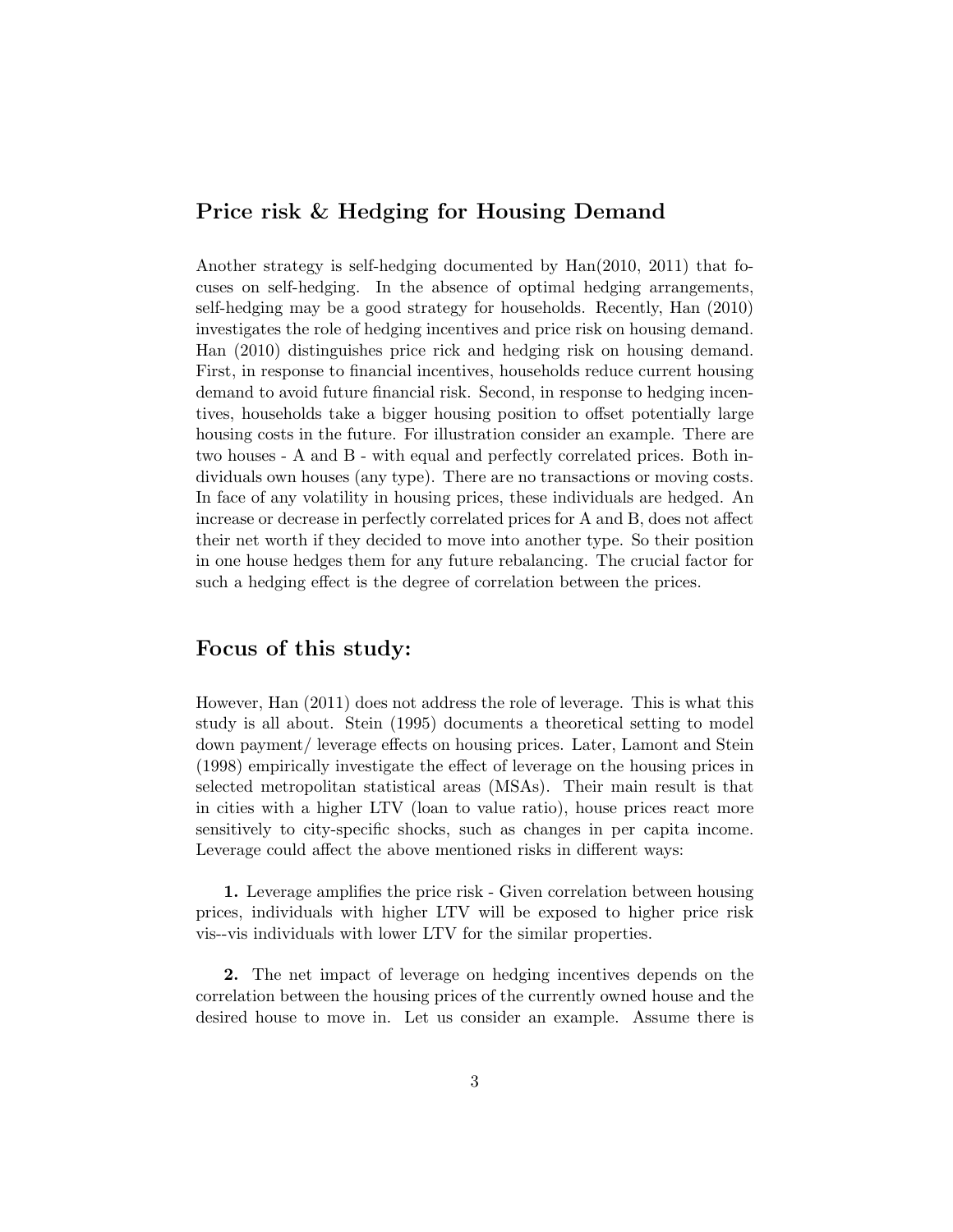only one asset, house - with two types, A and B - worth \$100,000 each with perfectly correlated prices. So, with no leverage and moving costs, there is no price risk. There are two individuals - X and Y. There are similar agents except their leverage positions (for their house). X has a LTV (loan to value ratio) at 75% whereas Y has a LTV at 60%. It requires 20% down payment to move in another house and there are 10% moving or transaction costs (fixed, irrespective of states) if there is a move. Also assume, there are two states - boom and doom. In the boom state, housing prices shoot up by  $10\%$  to \$110,000 and in the doom state prices drop by  $10\%$  to \$90,000. Let's consider the boom state first. Assume that both agents live in type A houses. If both individuals decide to move in type B houses, it requires approximately \$32,000 taking into account down payment (\$22,000) and moving costs (\$10,000). If Y sells his house, after paying his loan he still has \$44,000 which is more than sufficient to pay the overheads to move into another house. However, X has only \$27,500 after paying his existing loan if he also considers moving in type B house. The moving costs exceed his net worth so he cannot move in type B house. Now, we consider the doom when housing prices drop by 10% to \$90,000. Given a drop, if they contemplate on moving into another house, it requires \$28,000 taking into account down payment (\$18,000) and moving costs (\$10,000). After selling type B houses and paying off the loans, Y has \$36,000 (which is more than sufficient to pay the overheads for moving into another house) whereas X has only \$22,500 which is less than the required amount, \$28,000. So, we can see how leverage could affect X's potential move in both states.

#### Real Option Framework

Merton (1974) terms equity as a call option written on firm's value as price and debt as the exercise price:

$$
Equity_t = (Value_t - Debt_t)^+
$$

In the same spirit, one can intuitively argue that net wealth from owning a house is a call option written on value of the underlying asset, house, with loan or leverage as the exercise price. Let us assume there are n households, indexed by  $i$ , at any given time,  $t$ . So,

$$
NW_{it} = (H_{it} - M_{it})^{+}
$$

In the above equation,  $NW$  denotes net wealth of household i at time t,  $H$ denotes the value of underlying asset, house, for household  $i$  at time  $t$ , and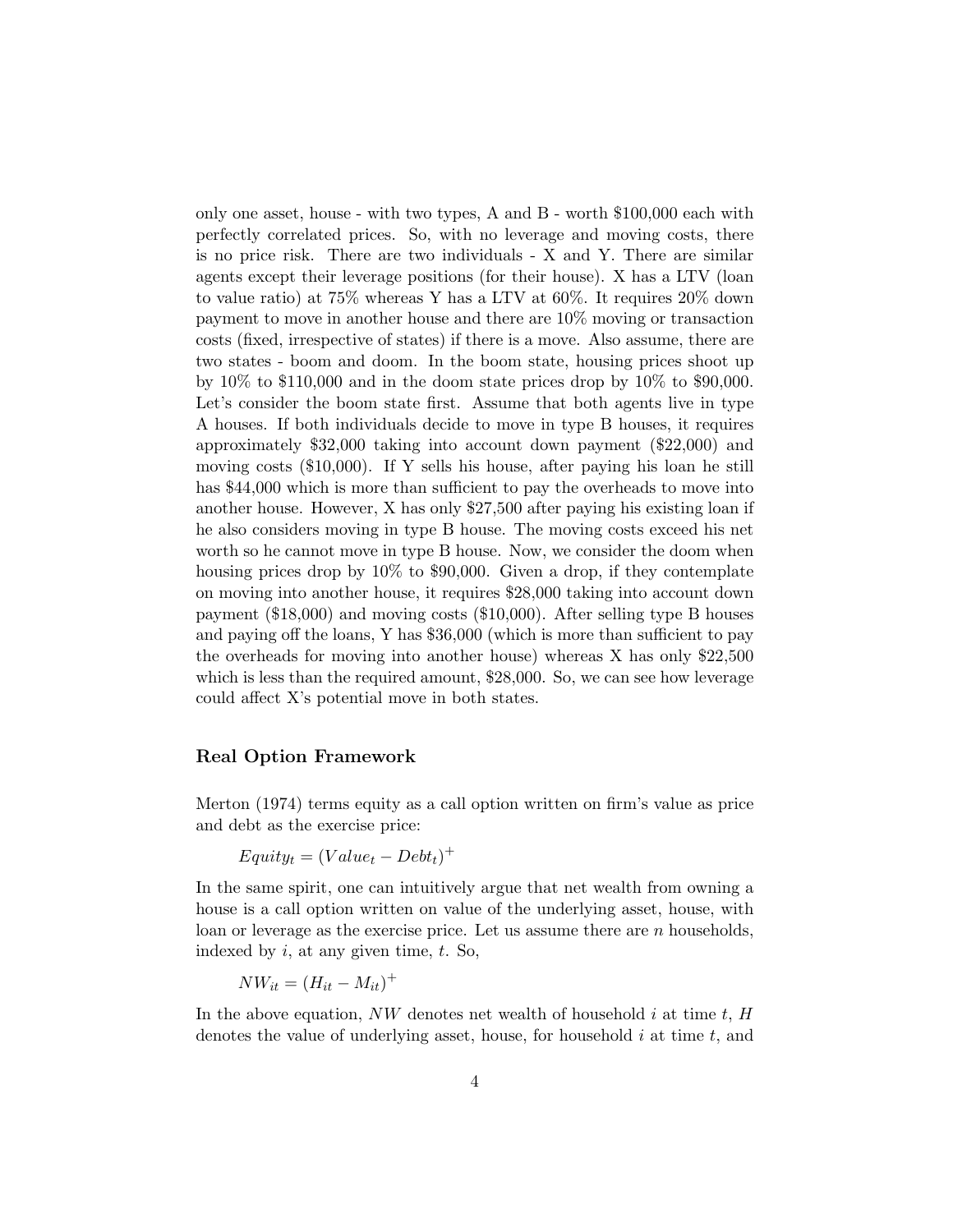$M$  denotes the mortgage of household  $i$  at time  $t$  on the underlying asset, H. At any time, debt or mortgage is assumed to be less than or equal to the value of the house  $<sup>1</sup>$ , it can not be negative. So, debt can also be denoted</sup> in terms fraction of H,  $\alpha$ , where  $\alpha$  can take value from 0 to 1. Rewrite the above equation as,

$$
NW_{it} = (H_{it} - \alpha_i H_{it})^+.
$$

Now, for simplicity, we assume that there are only two types of houses, A  $&$  B, with equal and perfectly correlated prices<sup>2</sup> and let's further assume that the downpayment required to purchase the new house is fixed at some fraction, say  $\beta^3$ . So, the net worth from the new house is:

$$
NW_{it} = (H_t - \beta H_t)^+
$$

By construction, there is no price risk and the hedging benefit is fully realized when the agent can costlessly move from one type to another type house. In other words, unwind the option on the existing house and create a new option by buying a new house and if the resulting difference between these two options is zero, hedging benefit is fully realized. For completeness, we include transaction costs also and assume they are fixed at some fraction,  $\gamma$ , of the value of the house at the time of the move. In most studies, transaction costs are assumed to be 10% of the value of the house. So, the hedging gains/deficiency:

$$
Hedging Deficiency_{it} = (H_t - \beta H_t)^+ - (H_t - \alpha_i H_t)^+ - \gamma H_t
$$

Since  $\beta$  and  $\gamma$  are fixed by assumption, we can rewrite the above equation as:

$$
HedgingDeficiency_{it} = (\alpha_i - \delta)H_t,
$$

where  $\delta$  is the sum of  $\beta$  and  $\gamma$ . If the leverage and transactions costs are assumed to be zero,  $\alpha$  and  $\delta$  disappear then the hedging deficiency is zero or the hedging benefits are fully realized. However, when leverage and transaction costs are not zero, the hedging deficiency is not zero or hedging benefits are not fully realized. At any given point of time, different households may

<sup>&</sup>lt;sup>1</sup>If the value of the house falls below the face value of mortgage, it is not rational to exercise the option particularly when the mortgage is embedded with recourse. If without recourse, household can just walk away and the call option has zero as the boundary value.

 $^{2}H^{A}$  (value of A) =  $H^{B}$  (value of B) = H.

<sup>&</sup>lt;sup>3</sup>I argue that it is not an unreasonable assumption; in most cases, it is 20%.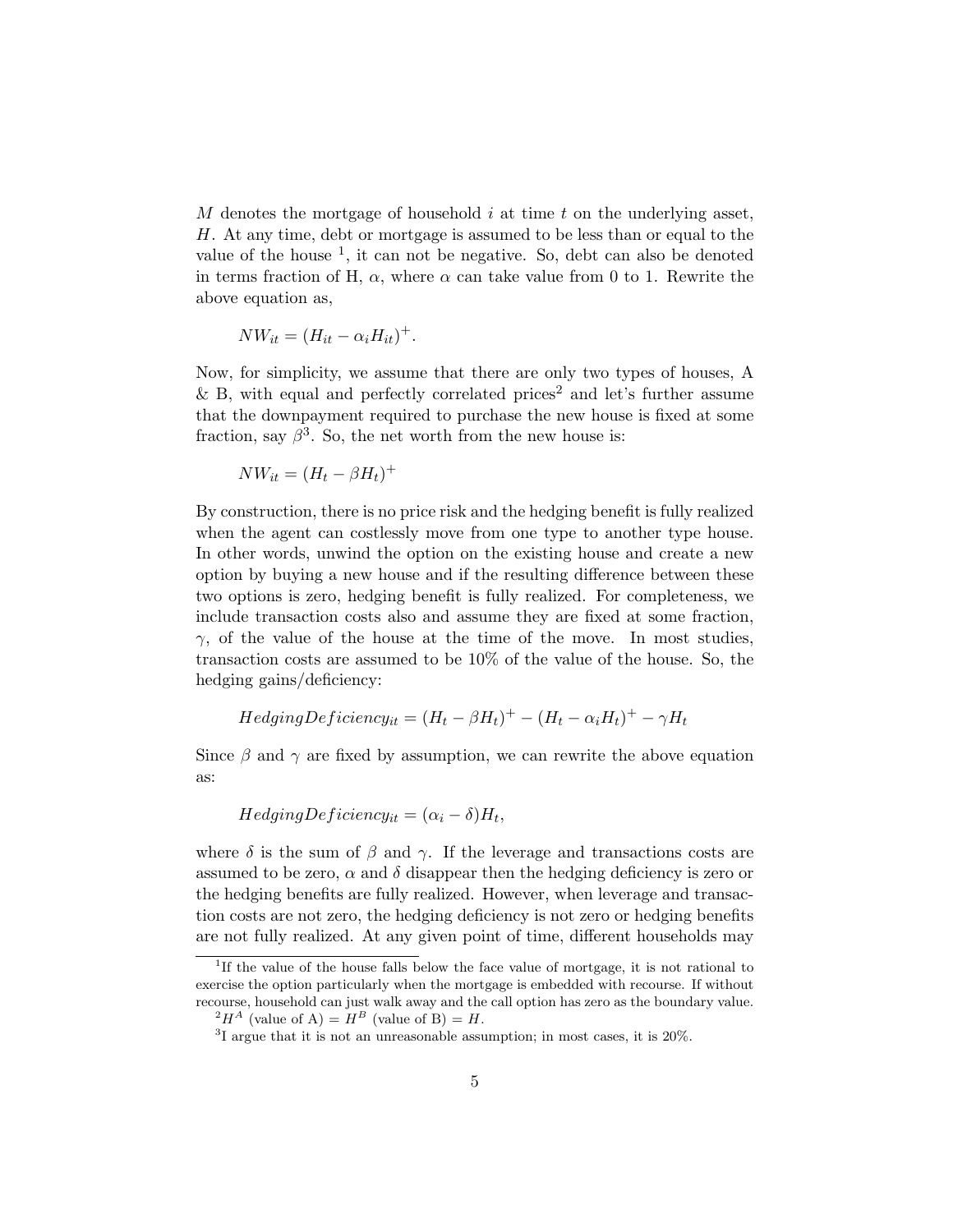have different level of leverage on their existing houses. In presence of leverage, we can see it is the leverage on the existing house which is generating variation cross-sectionally and not the downpayment or transaction costs as they are fixed constants. In other words, the leverage on the existing house is constraining the hedging benefits of the household,  $i$ .

In the perfect Modigliani and Miller (1958) world, leverage does not matter. The argument was made for firms but it is evident in the above case that leverage could impact household decisions as well. Ignoring it might give us less precise results in filtering the impact of price risk and hedging demand of the housing demand. This study is an attempt to extend the underlying hedging demand analysis and investigate the role of leverage on the price risk and hedging incentives/demand of housing demand. Effect of downpayment or constraint qualification for mortgage has already been considered in several studies including (Brueckner (1986) & Zorn (1989)). However, most of those studies investigates the role of collateral requirements on the potential ownership. In this study, ownership is already there since we are considering the existing house owners. The question, how (existing) leverage affects the hedging propensity to move into a different house, is the focal point of this paper. So, two hypotheses are proposed:

Hypothesis 1 (for price risk): Given any degree of correlation between housing prices (hedging effect), individuals with higher LTV (loan to value ratio) will be exposed to higher price risk than individuals with lower LTV.

Hypothesis 2 (for hedging incentives): Given price risk and even with similar correlation in housing prices, individuals with higher LTV (loan to value ratio) will be less hedged than individuals with lower LTV (leverage undermines hedging incentives).

Finally, let's complete the analysis by considering the case of zero correlation also. There are two possibilities - move and no move. If an agent stays put and decides not to move from his current house, there is no risk. However, if he decides to move then he is exposed to 100% price risk and the net impact depends entirely on the relative change in prices.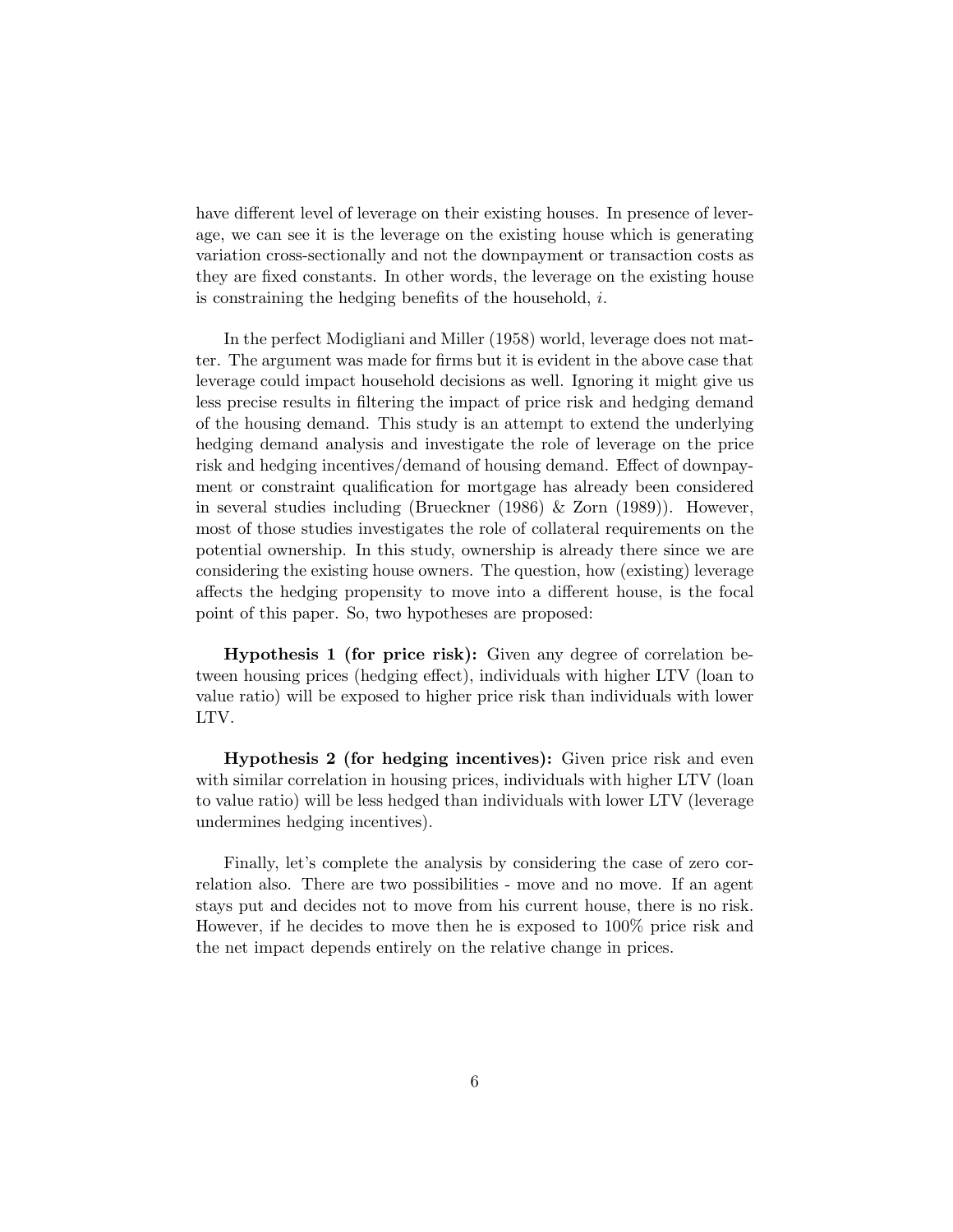## Empirical Strategy: Data Resources, Analysis and Future Scope

This is an empirical study. The focus of the study is the US repeat sales market for the housing. The data to be employed are available from the public source, Panel Study of Income Dynamics (PSID) hosted by the University of Michigan (http://psidonline.isr.umich.edu/). It is the longest running longitudinal household survey in the world. We will also require the Conventional Mortgage Home Price Index (CMHPI)to construct housing return and risk variables. The CMHPI, provided by Freddie Mac, provides quarterly nominal weighted repeat-sales house price indices on single-family homes. These data are available for 148 metropolitan areas from 1980.

The longitudinal nature of the data will help identifying the effects of house price risk on housing demand. It also allows the possibility of incorporating the households' demographic and economic circumstances. Besides, it is easy to control for time-invariant household-specific unobservables affecting the decisions. It its empirical analysis strategy, this study will follow a very rigorous and potentially a very time-demanding Han(2010, 2011). The principal variables are leverage and several others as defined in Han (2010) for the period 1980 onwards. Though the data are publicly available but the process of careful cleaning and processing before it can be analyzed is a bit cumbersome. This study will take care of issues such as endogeniety using tightest empirical strategies and a very novel technique to estimate hedging propensity.

If the results are encouraging, the analysis could also be extended to measure the impact of leverage on the rent risk as documented by Sinai and Souleles (2005). They present a rent risk versus asset price risk model. To understand the difference between the two risks, consider an example. Let us assume there is an infinitely lived agent with a demand for housing services in each period. He can buy housing services in the spot market by paying rents in each period. However, he faces rent volatility risk. The agent can hedge this risk by owning a house which is also assumed to be infinitely lived and we also assume that the agent lives in the same house forever. Now we can see that we do not have asset price risk at all. Asset price risk enters when we have different life spells for houses and agents or when the agent needs to sell/change the house. The main result they document is that rent risk can dominate the asset price risk, especially for households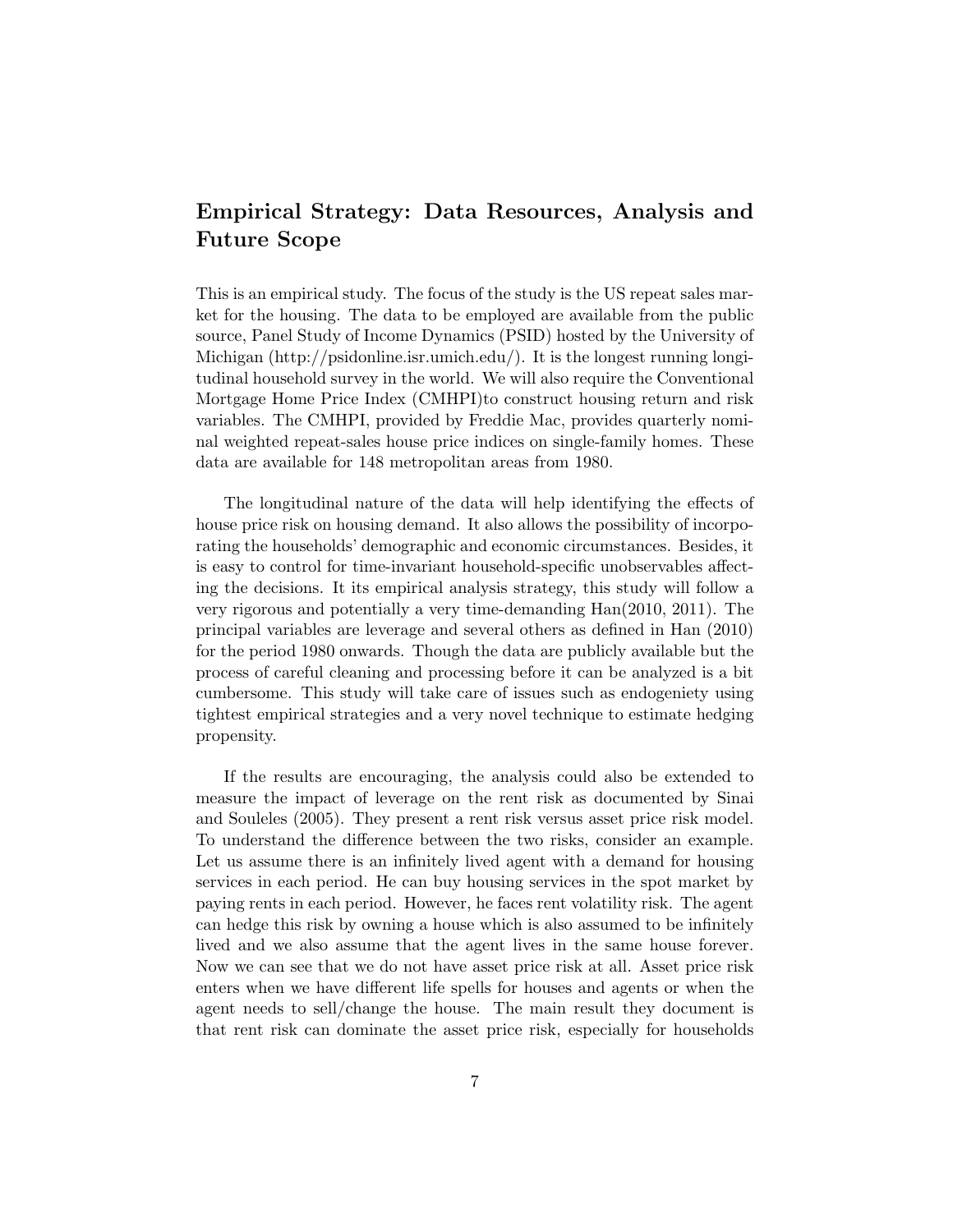with long horizons or when housing costs are spatially correlated. However, even if the agent lives intends to live in the same house, the price risk is relevant since a lowered value of the house could affect the net worth of the agent. For instance, Poterba (1992) documents the role of geography to the ownership choice but that risk could equally affect the rent risk as well. I want to extend the analysis to investigate the role of leverage on the rent risk.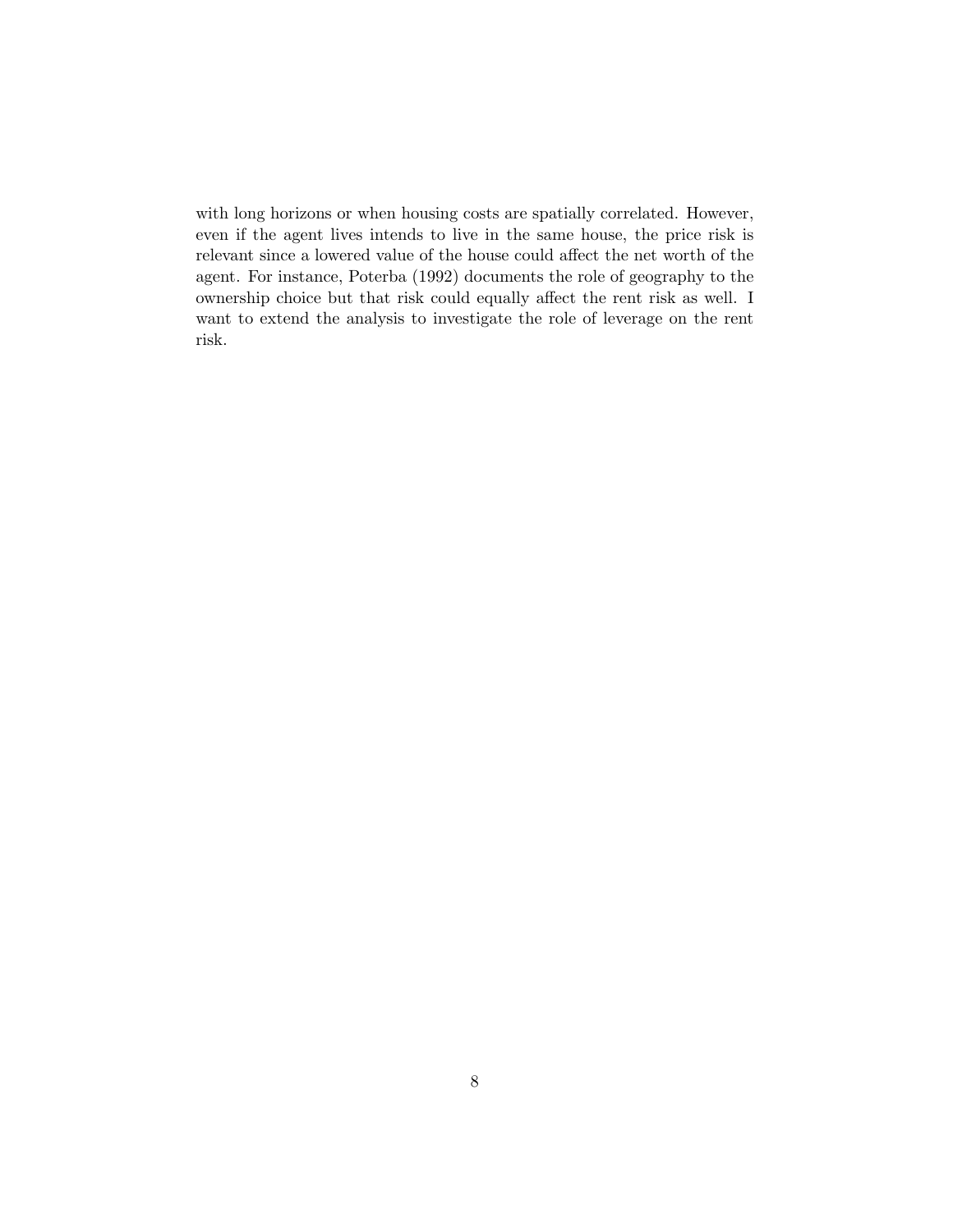#### References:

Brueckner, Jan, 1986, "The downpayment constraint and housing tenure choice: A simplified exposition", Regional Science and Urban Economics, Vol. 16 (4).

Brueckner, Jan,1997, Consumption and Investment Motives and the Portfolio Choices of Homeowners, Journal of Real Estate Finance and Economics, XV.

Campbell, JY, 2006, "Household Finance", Journal of Finance, Vol 61(4).

Case K. and R. Shiller, 1989, "The Efficiency of the Market for Single-Family Homes", American Economic Review; Vol. 79 (1).

Case, K.E., R.J. Shiller and A.N. Weiss, 1993, "Index-Based Futures and Options Trading in Real Estate", Journal of Portfolio Management, 19(2).

Englund, P., M. Hwang, and J. Quigley, 2002, "Hedging Housing Risk," Journal of Real Estate Finance and Economics, 24(1).

Goetzmann, W. N., 1993, "The Single Family Home in the Investment Portfolio", The Journal of Real Estate Finance and Economics, 6(3).

Han Lu, 2010, "The Effects of Price Risk on Housing Demand: Empirical Evidence from U.S. Markets", Rev. Financ. Stud., 23(11).

Han, Lu, 2011, "Understanding the Puzzling Risk-Return Relationship for Housing", Author's webpage, Rotman School of Management, University of Toronto, Ontario, Canada.

Henderson, J. Vernon, and Yannis M. Ioannides, 1983, A Model of Housing Tenure Choice, American Economic Review, LXXIII.

Lamont, O. Stein, J. C., 1999, "Leverage and House-Price Dynamics In U.S. Cities", Rand Journal of Economics, VOL 30 (3).

Lucas Jr, RE, 1978, "Asset prices in an exchange economy", Econometrica, Volume 46(6).

Merton, R. C., 1974, "On the Pricing of Corporate Debt: The Risk